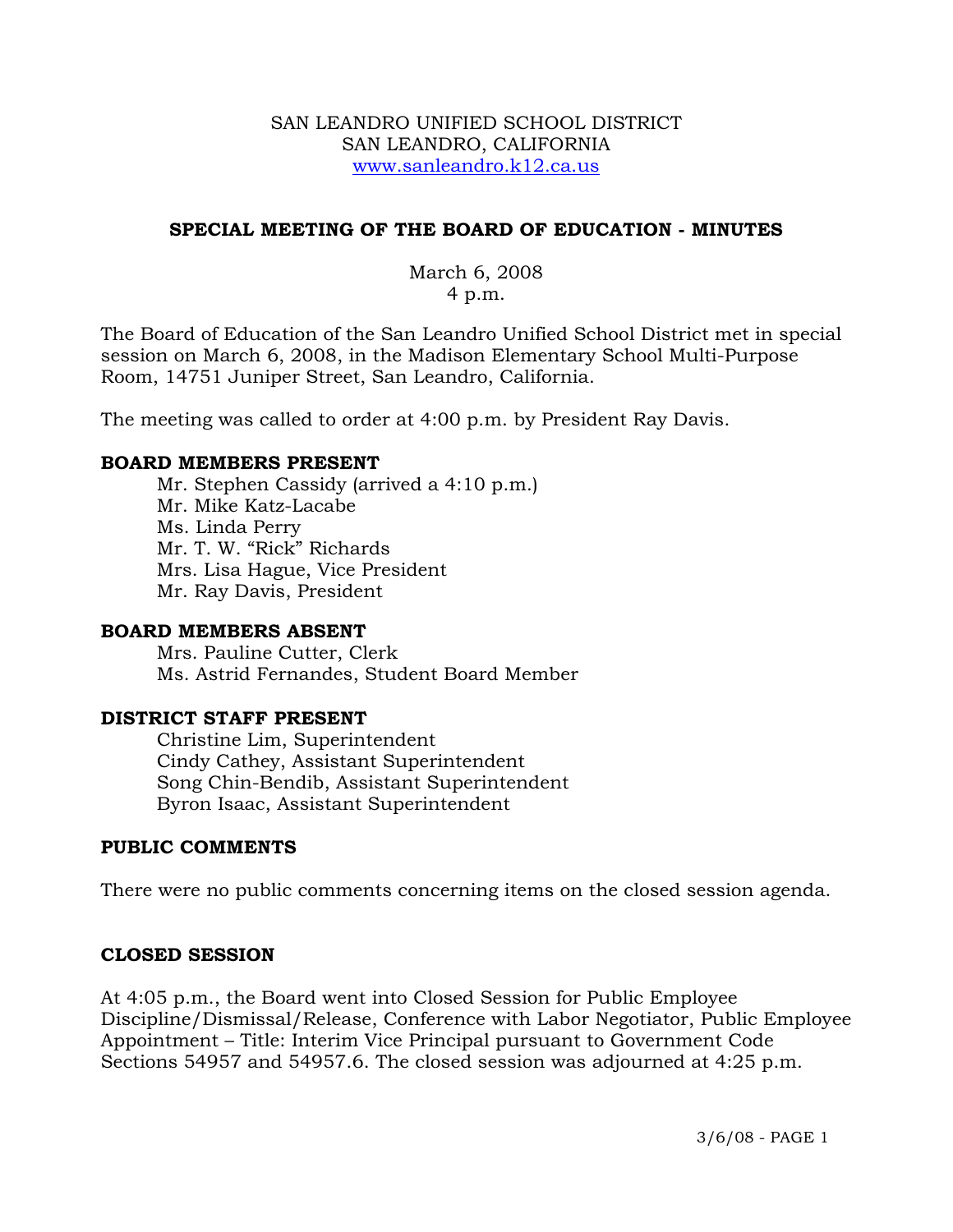The Board returned to open session at 4:32 p.m. President Davis noted that the Board had been in closed session and had taken the following action:

• On a motion made by Mr. Katz and seconded by Mr. Richards the Board appointed Laura MacIntyre Hackel as Interim Vice Principal at Wilson Elementary School, by a 5-0 vote. Trustees Cassidy and Cutter were absent.

# **APPROVAL OF AGENDA**

On a motion made by Mr. Richards and seconded by Mrs. Hague, the Board approved the agenda for the March 6, 2008, special board meeting by a 6-0 vote. Trustee Cutter was absent.

# **CONSENT**

### Human Resources

### 2.1-C Accept of Personnel Report as submitted

On a motion made by Ms. Perry and seconded by Mr. Richards, the Board approved to accept the Personnel Report as submitted by a 6-0 vote. Trustee Cutter was absent.

### **CONFERENCE**

### Human Resources

### 2.1-CF Resolution #08-11, Specifying Tiebreaker Criteria

The Board discussed and considered adopting Resolution #08-11, Tiebreaker Criteria to be Used to Determine the Order of Termination of Certificated Employees with Equal Seniority.

Assistant Superintendent of Human Resources Byron Isaac explained that when a district must prepare for possible reductions in services, which is necessary in light of the current state fiscal crisis declared by the Governor, Education Code Section 44955 mandates that districts must develop criteria and adopt a resolution. In doing so, the District must establish "Tiebreaker Criteria" to determine the order of seniority of those employees with the same first date of paid probationary service.

On a motion made by Mr. Richards and seconded by Mr.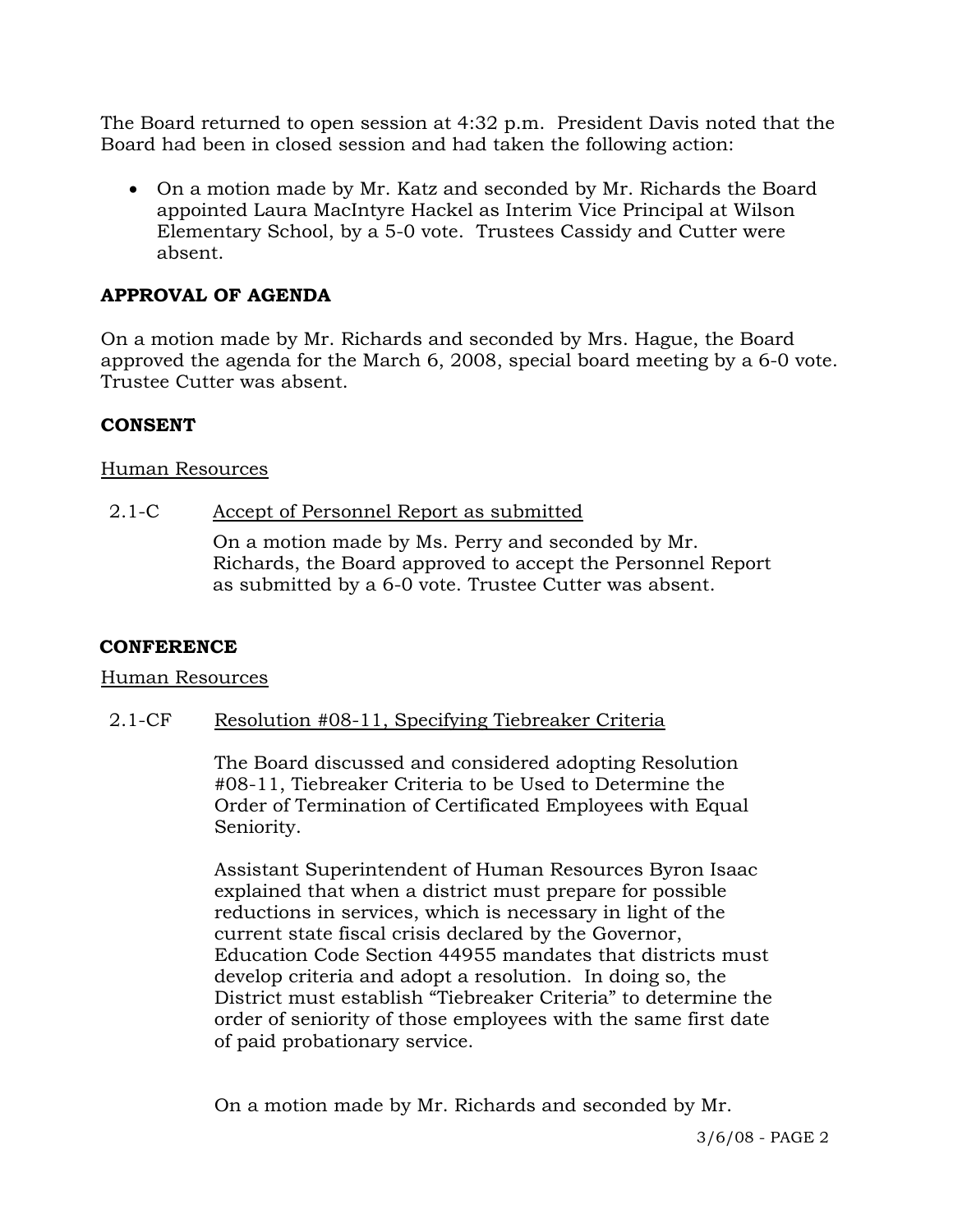Katz, the Board adopted Resolution #08-11, Tiebreaker Criteria to be Used to Determine the Order of Termination of Certificated Employees with Equal Seniority by a 6-0 vote. Trustee Cutter was absent.

# 2.2-CF Resolution #08-12, Reducing or Discontinuing Particular Kinds of Services

The Board discussed and considered adopting Resolution #08-12, Reducing or Discontinuing Particular Kinds of Services for the 2008-2009 school year.

Superintendent Lim explained that Exhibit A-1 of the resolution had been revised to reflect that the recommended reductions of the Middle School Opportunity Program (Grades 6-8) Teacher .4 Full Equivalent positions, and the high school (Grades 9-12) Western Association of Schools and Colleges (WASC) Program Coordinator .33 Full Time Equivalent Positions had been removed from the layoff list and should the Board decided to reduce those programs, it would be addressed through attrition, adding that the Board should discuss and consider:

The Elementary School Release Time Program (Grades K-5) shall be eliminated by the following:

- Elementary School Release Time Choral Music Teachers: 4.1 Full-Time Equivalent Positions
- Elementary School Release Time Instrumental Music Teachers: 1.8 Full-Time Equivalent Positions
- Elementary School Release Time Art Teachers: 4.1 Full-Time Equivalent Positions
- Elementary School Release Time Physical Education Teachers: 8.0 Full-Time Equivalent Positions

A suggestion was made to combine the discussion regarding Resolution #08-12, Reducing or Discontinuing Particular Kinds of Services with the discussion regarding the proposed staff reductions for 2008-09.

• On a motion made by Mr. Cassidy and seconded by Ms. Perry, the Board approved to combine for discussion Conference Item 2.2-CF, Resolution #08-12, Reducing or Discontinue Particular Kinds of Services and 4.1-CF, proposed 2008-09 budget reductions as presented by staff, before the Board takes action on each of the items by a 6-0 vote. Trustee Cutter was absent.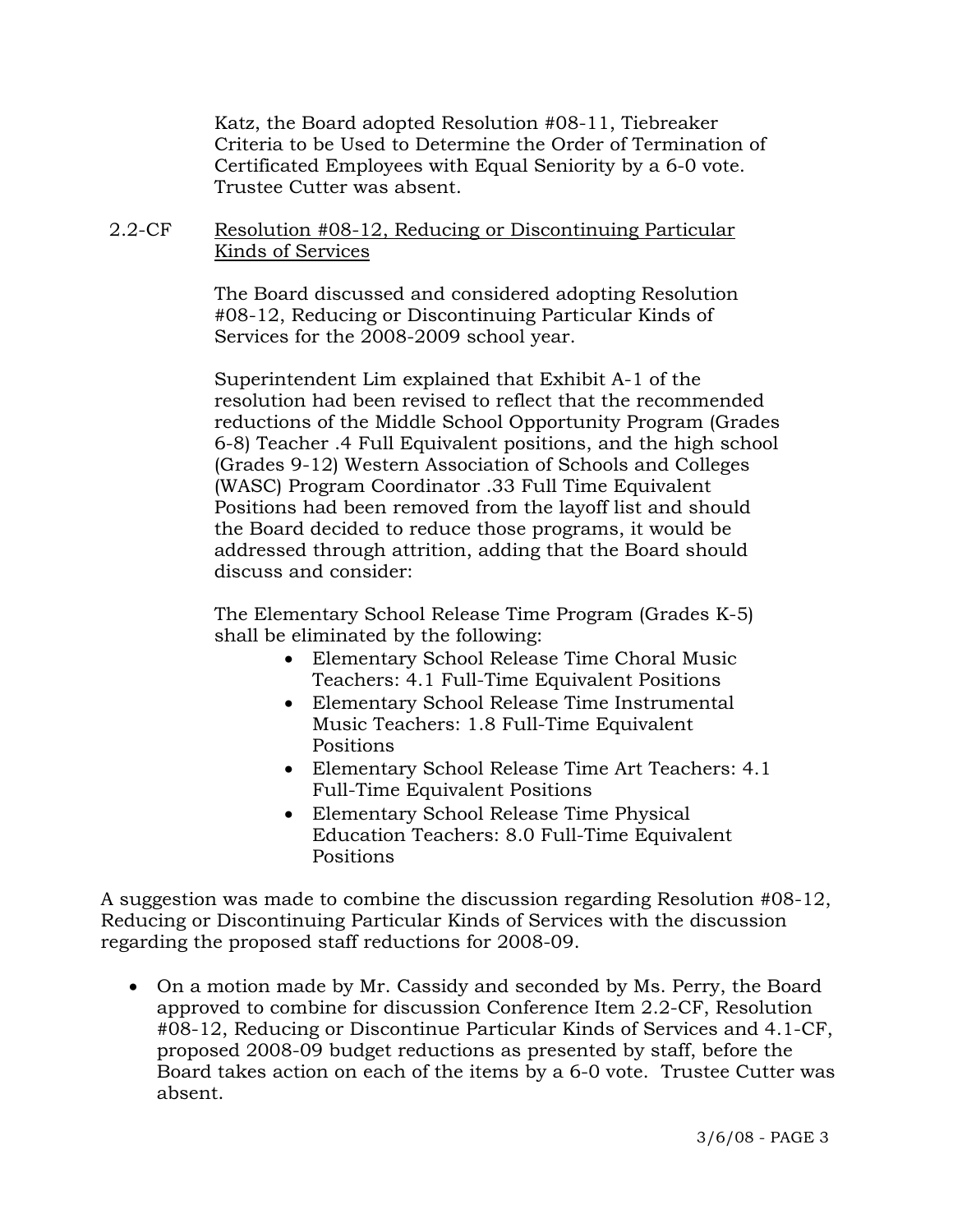### Business Operations

4.1-CF The Board discussed and considered the proposed 2008-09 budget reductions as presented by staff.

> The District is impacted by the state budget crisis and will receive a reduction in funding. To meet the challenges of offering competitive salaries and minimizing certificated layoffs, staff put forth \$885,362 of budget reductions which represents official action reducing particular kinds of services and initiates the layoff process for affected certificated employees.

### **PUBLIC COMMENT**

• Billy Campbell, Jon Sherr, Louise Shaw, Rich Fishbaugh, Rick Styner, Brian Kennedy, Audrey Brown, Isabelle Wettergreen, Kathleen Richards, Diana Prola, Andrew Storar, Wing Mok, Judi Burle, addressed the Board regarding the proposed reductions for the 2008- 2009 school year.

Following public comments, the Board focused on Resolution #08-12, Reducing or Discontinuing Particular Kinds of Services for the 2008-2009 school year, stating unanimously that they could not support the recommendation to lay off teachers. Therefore,

• On a motion made by Mr. Richards and seconded by Mrs. Hague, the Board did not adopt Resolution #08- 12, Reducing or Discontinuing Particular Kinds of Services for the 2008-2009 school year, by a 6-0 vote. Mrs. Cutter was absent.

The Board then moved forward to the Conference Item 4.1- CF, Proposed 2008-09 Budget Reductions.

Of the reductions recommended, \$743,074 was approved by the Board. The recommendation to reduce the 1.0 FTE grant writer to .50 FTE was not approved, with the Board members noting that the grant writing position will generate revenue. Two other items: \$75,000 reductions in legal fees and the Athletic Director from .50 to .20 (per contract) were tabled for further discussion. Prior to the approval, Mr. Cassidy distributed an amendment to the proposal, which was seconded by Mr. Katz. The proposal put forth the following additional positions for budget reductions: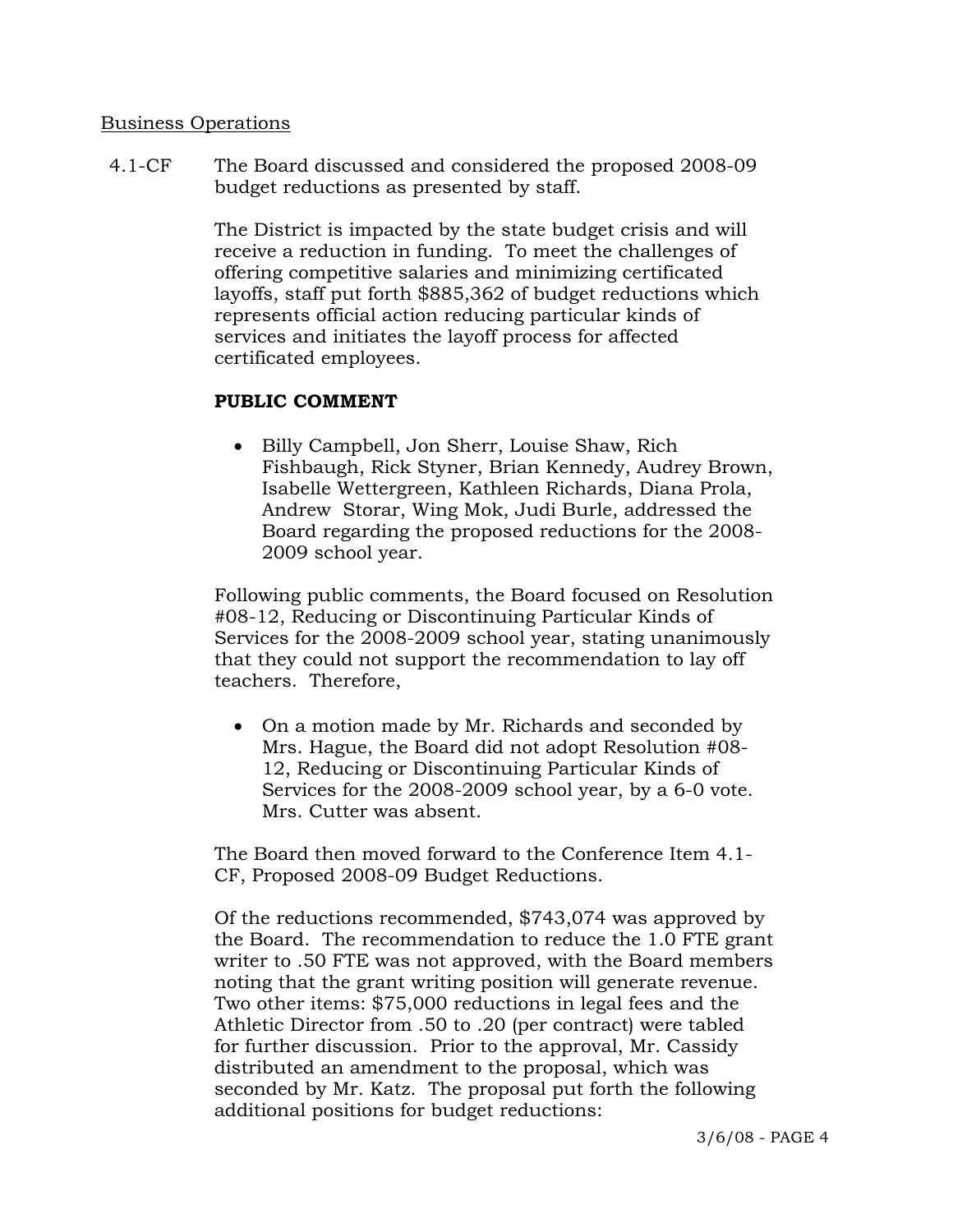#### Additional Reductions to District Office administration: 5 positions

- 1. Assistant Superintendent of Human Resources (in order to reorganize Human Resources Department under new position of director of Human Resources)
- 2. Assistant Director, Categorical Programs, Educational Services
- 3. Coordinator of Special Services, Education Services
- 4. Accounting Manager, Business Services
- 5. Communications Outreach Specialist (cut effective Dec, 1, 2008)

Reductions to School Site Administration: 3 positions

- 1. Vice Principal at Muir Middle School
- 2. Vice Principal at Bancroft Middle School
- 3. Vice Principal at San Leandro High School

#### Deletions to Superintendent's Proposed Reductions:

- 1. Retain current law firm for contract negotiations: Proposed cost savings will not materialize since District is more likely to reach an agreement with current firm than switching to new firm.
- 2. Retain grant writer position at 100% FTE: Position has been effective in securing substantial funds for District and should not be reduced.
- 3. Shift in funding for Communication Outreach Specialist: Should be undertaken until December 1, 2008, upon which date the position will be eliminated.

Ms. Perry's substitute motion to table this item to the March 13 Board meeting died because there was no second on that motion.

On a substitute motion made by Mrs. Hague and seconded by Mr. Richards, the Board approved the Superintendent's budget proposal with the following amendments: eliminating the grant writer position, and tabling the reduction in legal fees and recommendation to change the Athletic Director from .50 FTE to .20 FTE (per contract) for further discussion by a 4-2 vote. Trustees Cassidy and Katz voting no. Trustee Cutter was absent.

On another substitute motion made by Mrs. Hague and seconded by Mr. Richards, the Board approved bringing forward the recommendations on Trustee Cassidy's proposal, a cost analysis including the impact on students,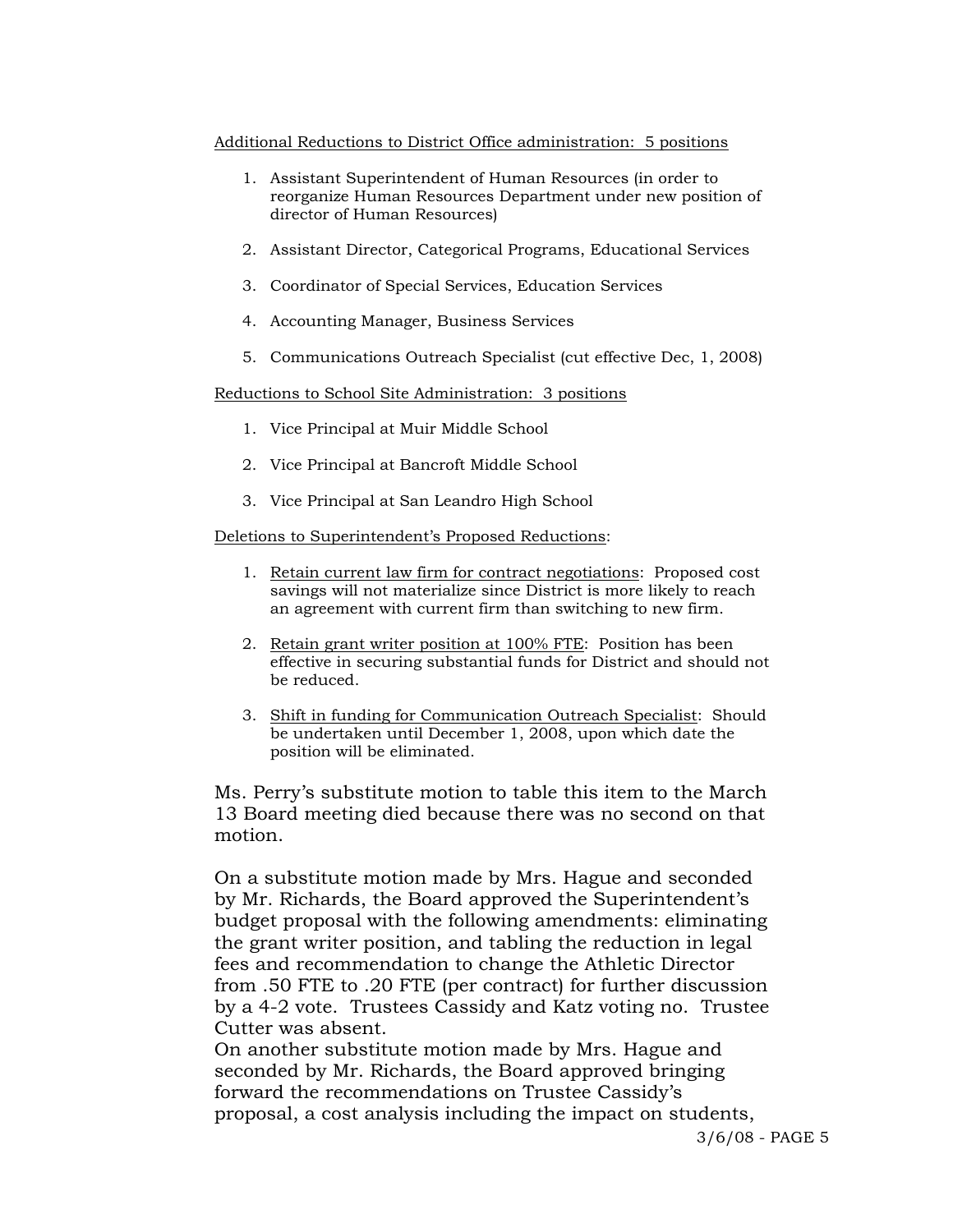as well as the reduction in legal fees and change to the Athletic Director from .50 FTE to .20 FTE (per contract) to the March 13 Board meeting by a 5-1 vote. Trustee Cassidy voting no. Trustee Cutter was absent.

### **PUBLIC TESTIMONY ON NON-AGENDA ITEMS**

• Billy Campbell addressed the Board with additional comments regarding budget issues and Beautification Days.

Mr. Davis announced that the March 13 Board meeting would be at the San Leandro City Council Chambers, 7 p.m.

### **BOARD MEMBER COMMENTS**

None